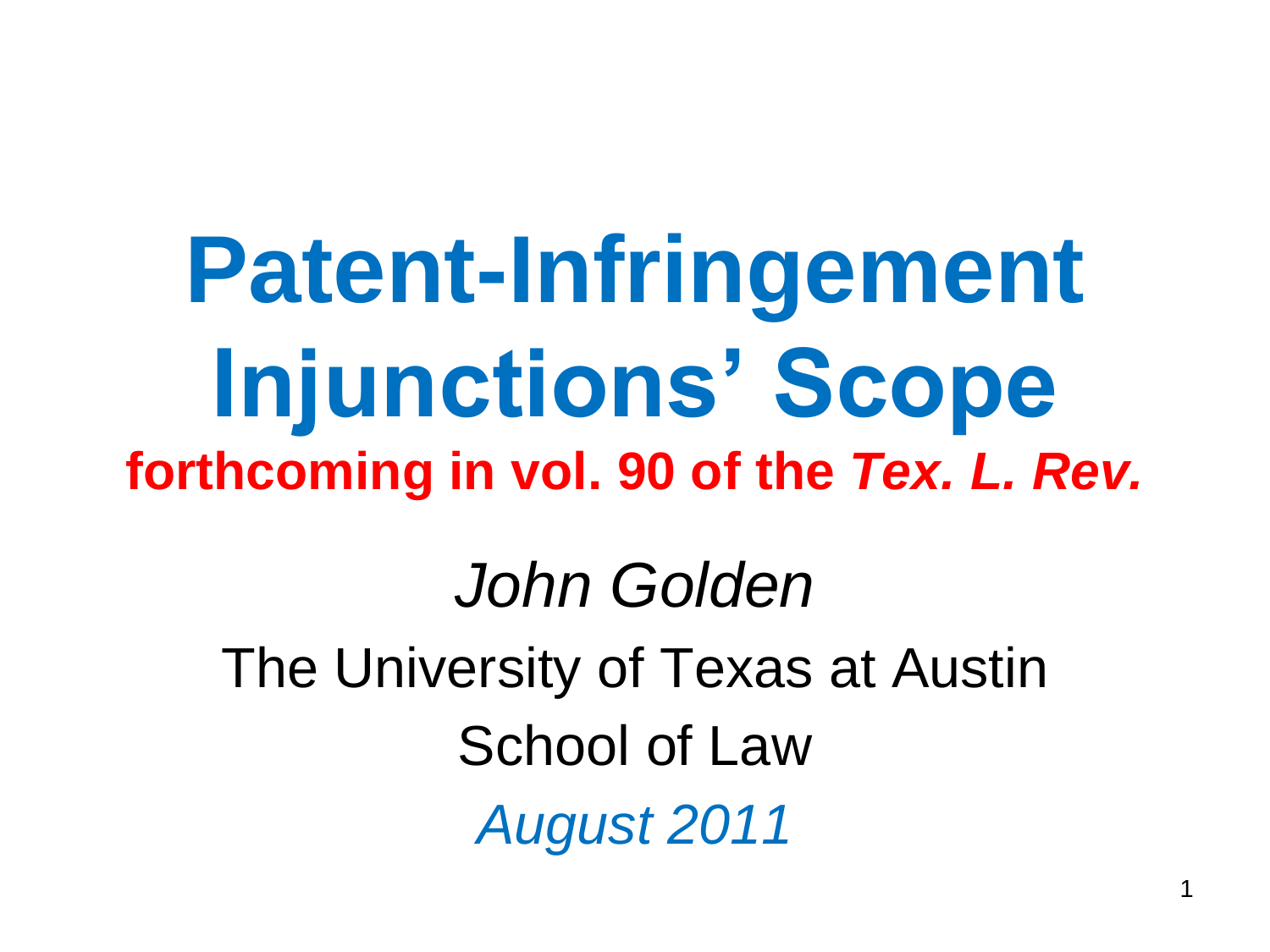## **Motivation: Limits on Remedies Debates**

#### • **Damages**

– How to calculate?

–When to enhance?

#### • **Injunctions**

–When to issue?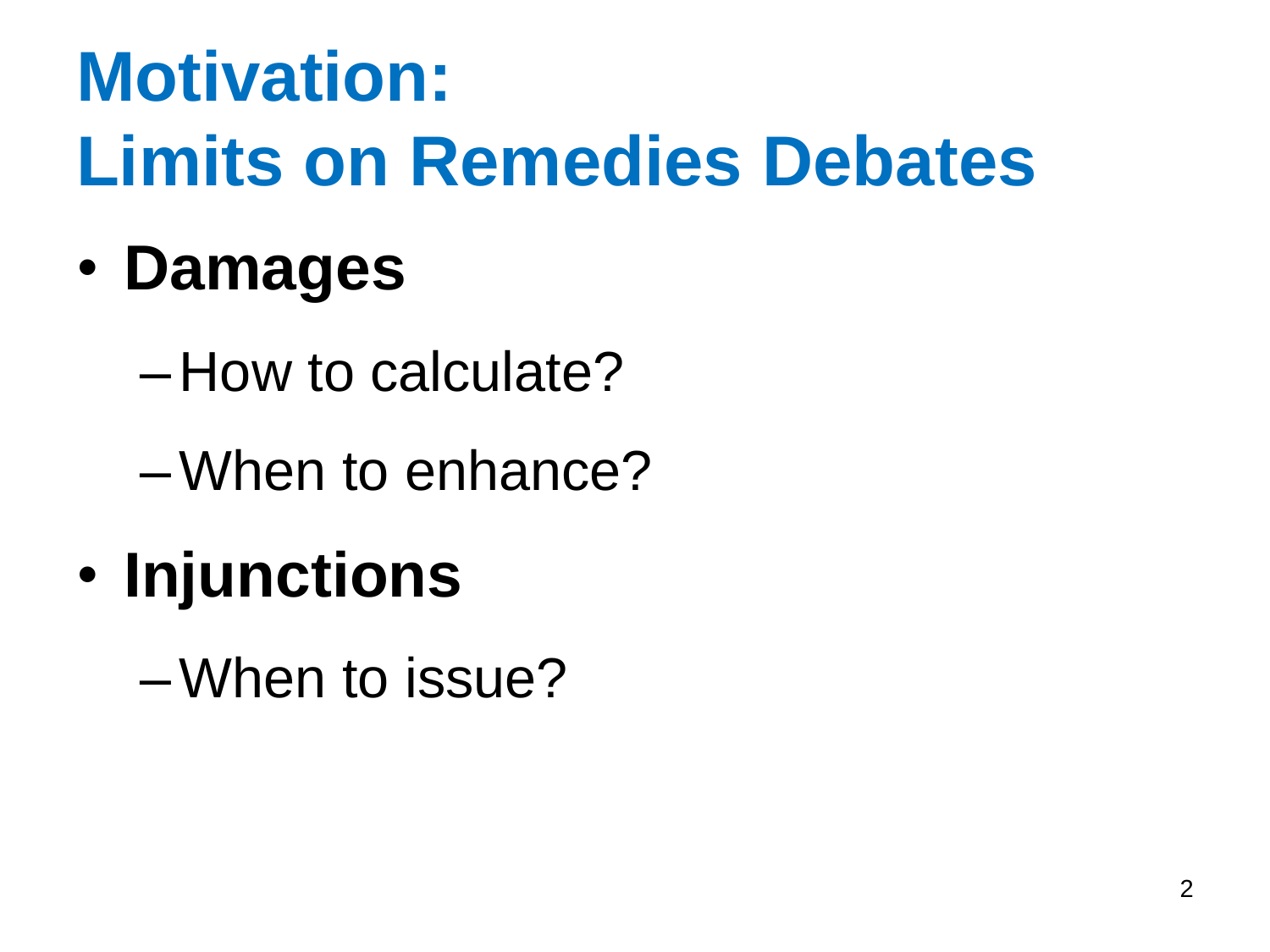# **Why Do Remedies Matter? Utilitarian Concern w. Incentives**

- **Patentee behavior**
	- $-$ "Pro"
		- Invention creation
		- Development & commercialization
		- Disclosure
		- Notice & search for pot'l users/infringers

— "Con"

- Hold-up or hold-out
- –Ambiguous
	- Licensing (exclusive or non-exclusive)  $\frac{3}{3}$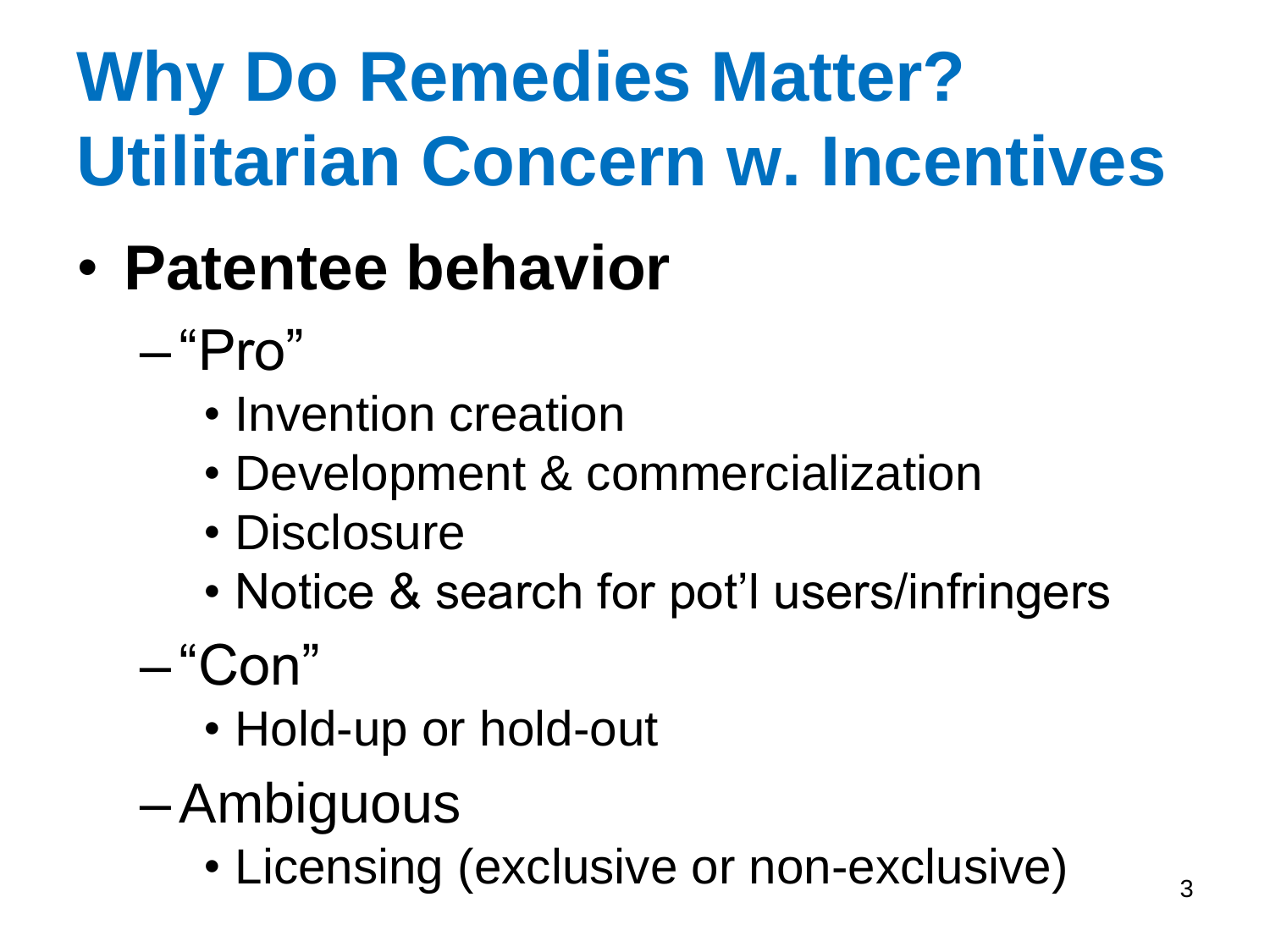# **Why Do Remedies Matter? Utilitarian Concern w. Incentives**

- **Potential-infringer behavior**
	- $-$ "Pro"
		- Follow-on innovation
		- Patent search
		- Licensing use
	- "Con"
		- Nonuse
		- "Free riding" (nonexcludability/nonrivalry)
	- –Ambiguous
		- Design-around 4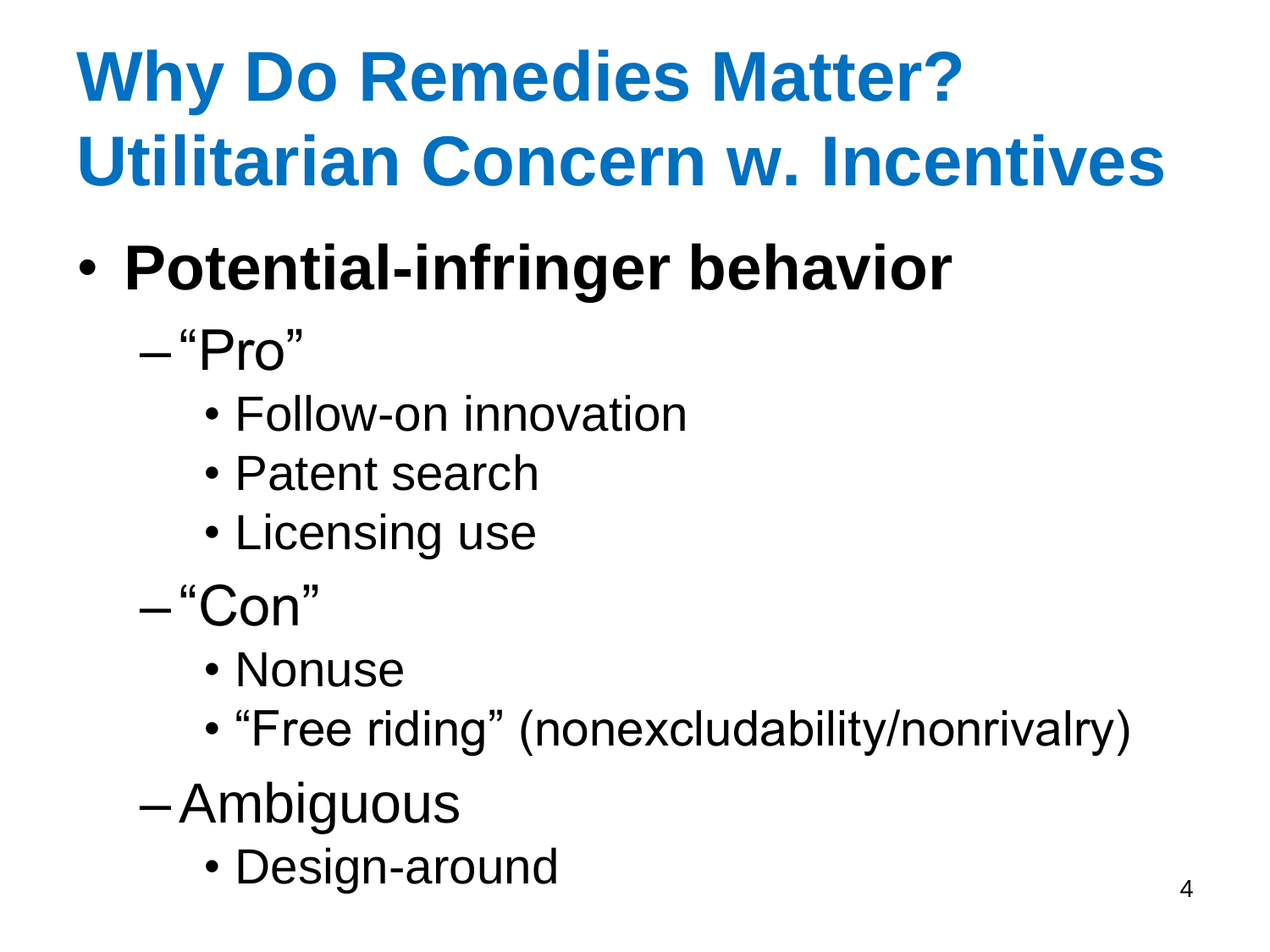### **Why Does Inj. Scope Matter? Infringer Incentives**

- **Infringer Choices**
	- License
	- "Ironclad Redesign"
	- "Doubtful Redesign"
- **Profit-Maximization Assumption**
- **Analogy to Patent-Scope Concerns**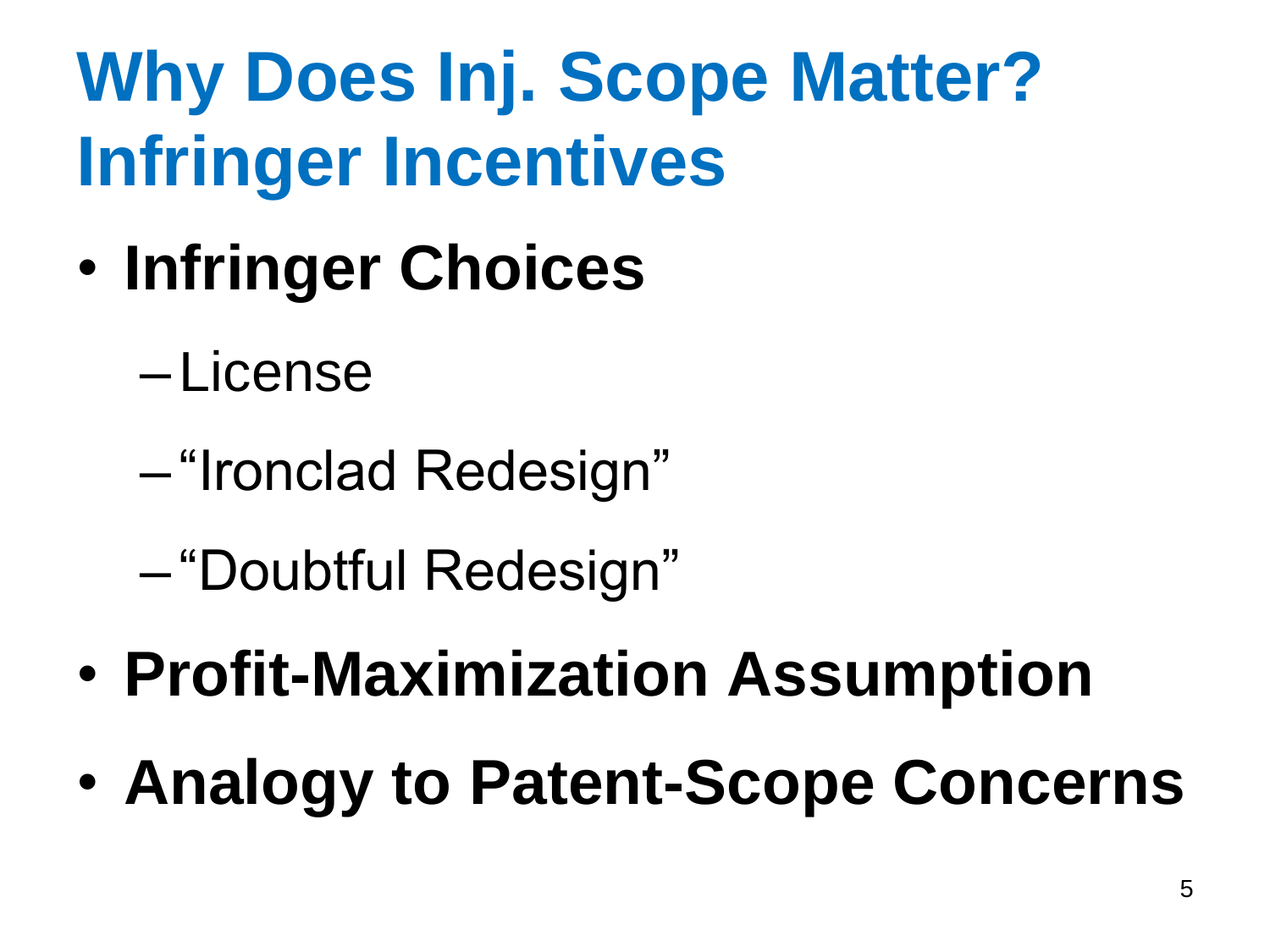# **How Are Injunctions Drafted? Types 0-4**

#### • **Type 0-2 = "Do not infringe" orders**

– Example: "Do not make, use, offer to sell, sell, or import the infringing device."

#### • **Type 3 = Reparative orders**

– Example: "Destroy all instances of the infringing device made in the U.S., even though they are all now located in India."

#### • **Type 4 = Prophylactic orders**

– Example: "Destroy all instances of the infringing device located in the U.S."  $6$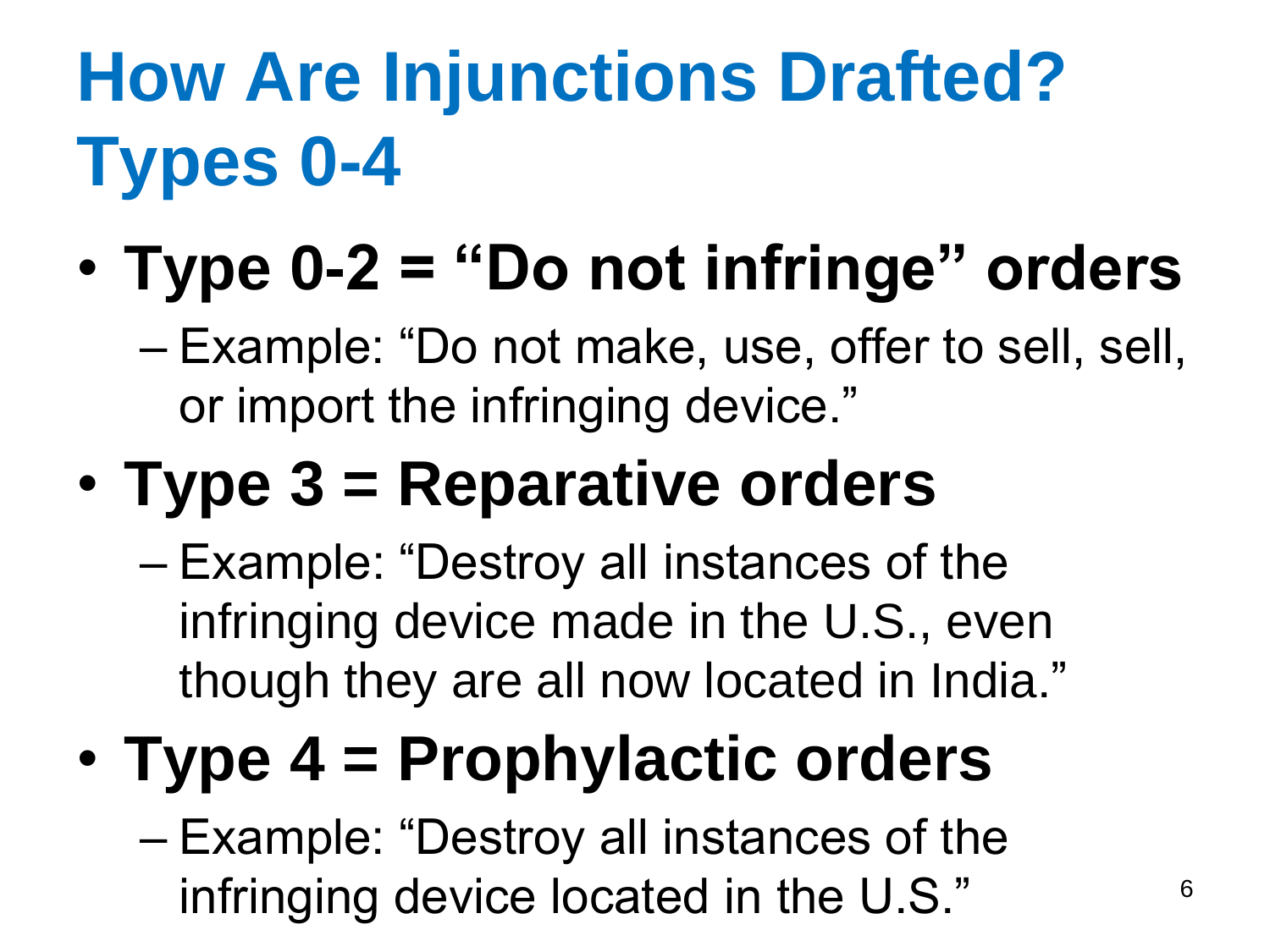### **"Do Not Infringe" Orders: Allowed Types 0 & 1**

• **Type 0 measure zero" order**

– ―Do not make, use, offer to sell, sell, or import the Model No. 555,999 device."

#### • **Type 1 "colorable differences" order**

– "Do not make, use, offer to sell, sell, or import the Model No. 555,999 device or devices no more than colorably different from the Model No. 555,999 device."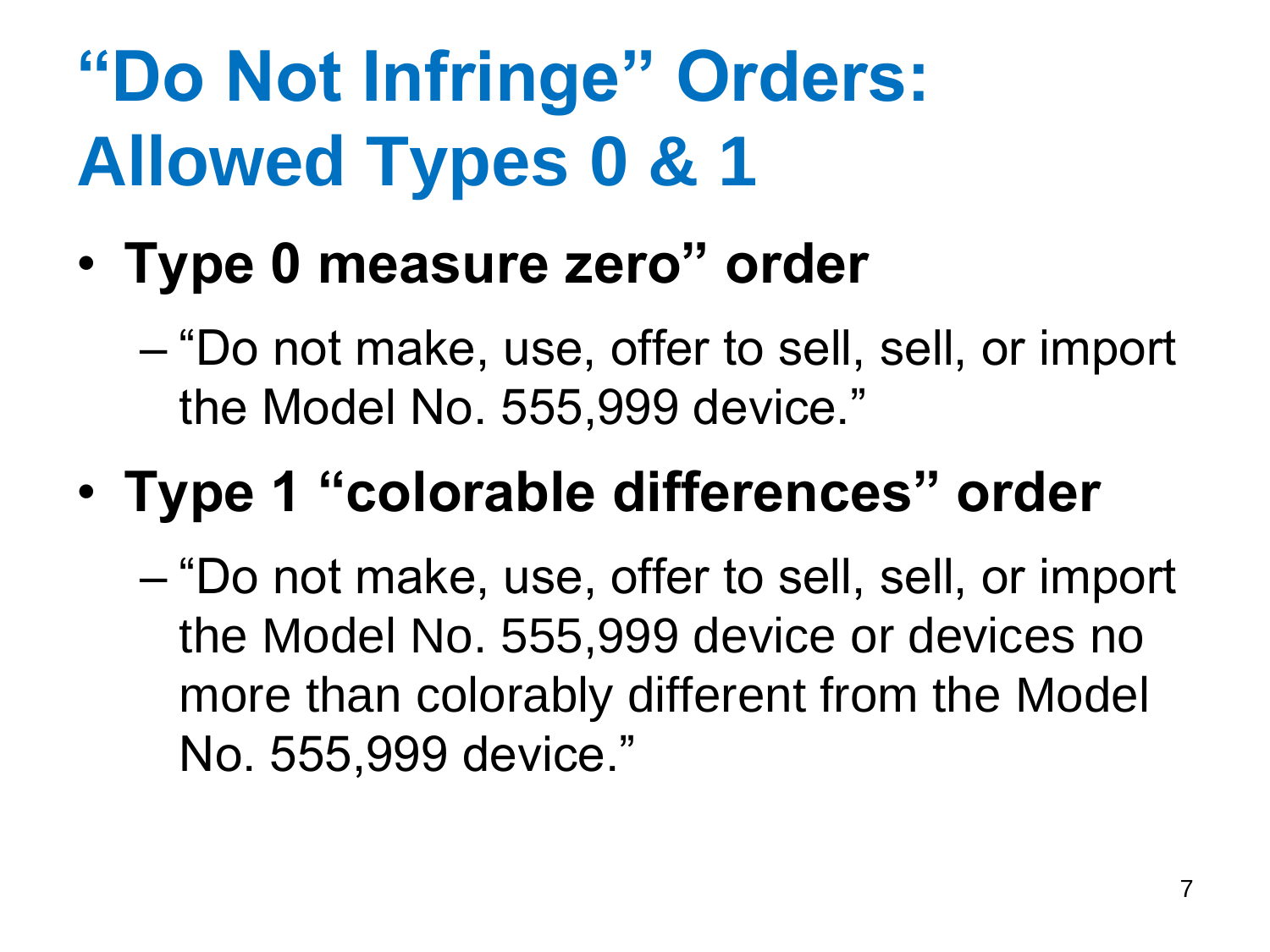# **"Do Not Infringe" Orders: Disallowed Type 2**

• **Type 2 ("obey the law" order)**

– **Different Levels of Generality Even Here!**

- "Do not further violate U.S. patent law."
- "Do not further infringe the plaintiff's patent rights."
- "Do not further infringe U.S. Patent No. 7,000,000.‖
- "Do not further infringe claims 1, 3, and 4 of U.S. Patent No. 7,000,000."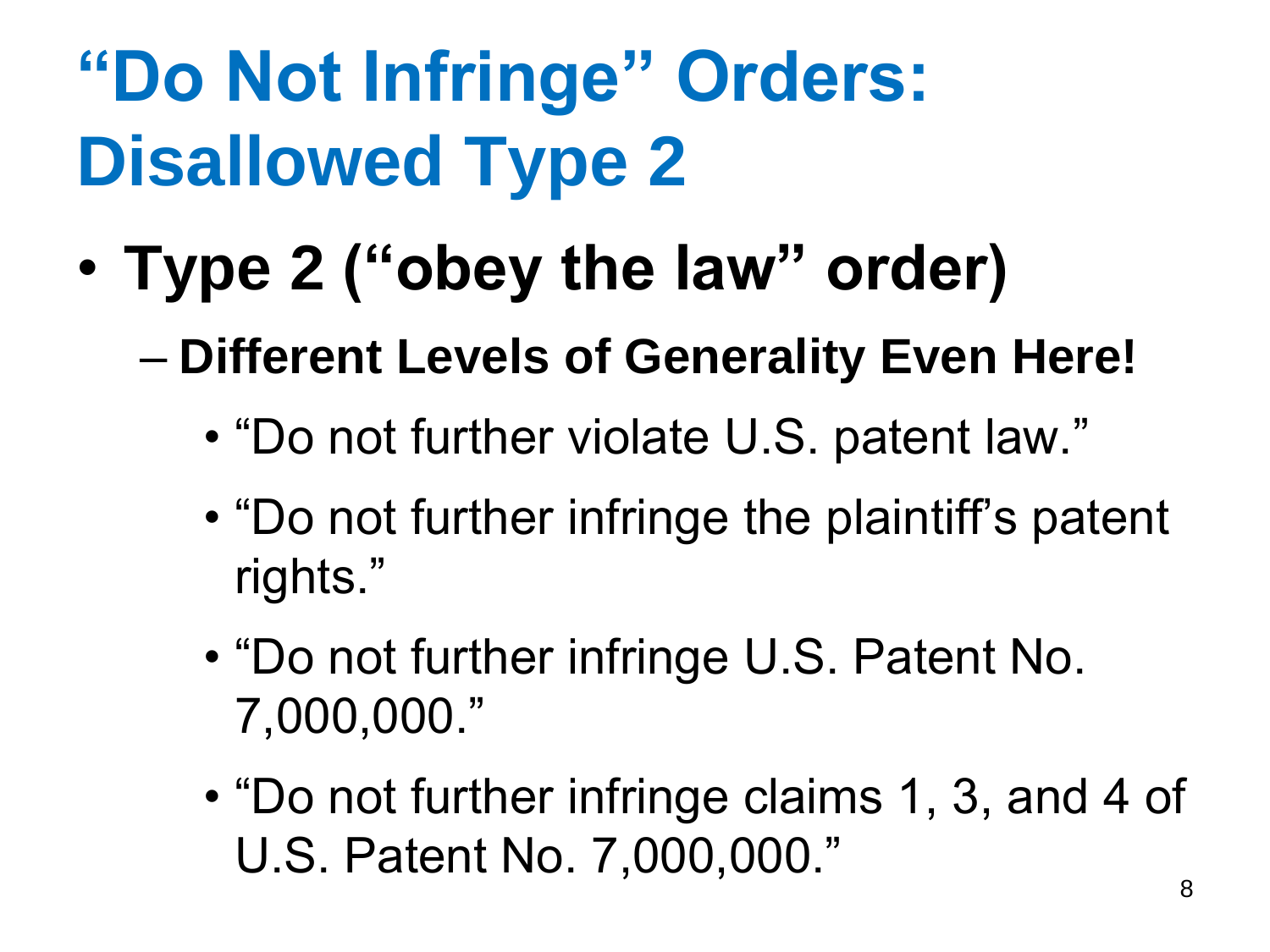# **Type-2 Error: Disjunction Bet. Books & Action**

- **Federal Circuit View** 
	- Type-2 orders generally violate FRCP 65(d).
- **District Court Practice**
	- Regular issuance of Type-2 orders in 2010!
		- 56 of 99—**57%**—had Type-2 language

–52 of 86 permanent injunctions: **60%**

–4 of 13 preliminary injunctions: **31%**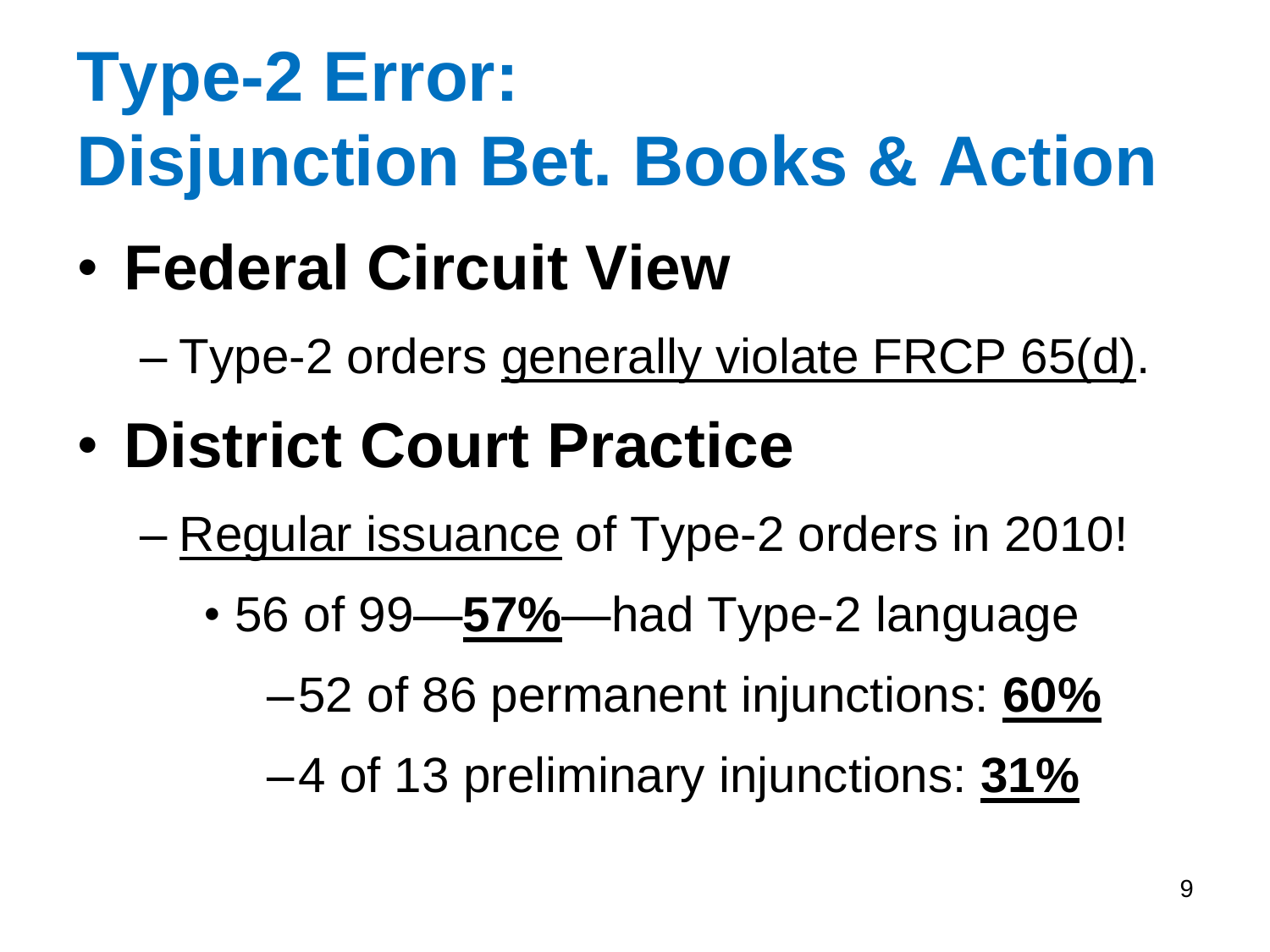#### **Type-2 Error: Subject-Matter Specificity**

- **BMS: 6%** (1 of 17)
- **Non-BMS Utility: 69%** (50 of 77)
- **Design: 100%** (5 of 5)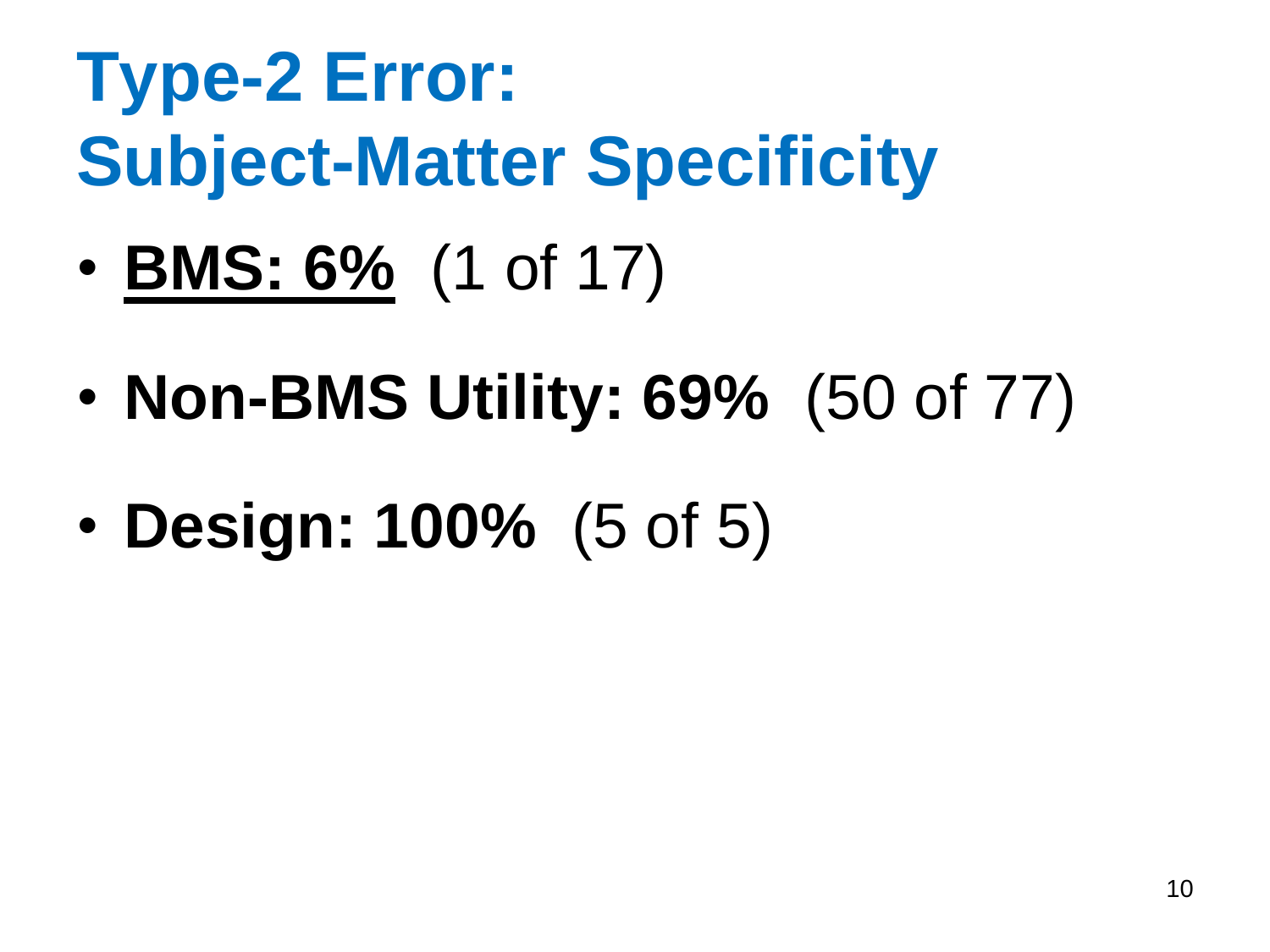### **Type-2 Error: Potential Explanations**

• **Limited consequences** 

– Reformation default

- **Inertia**
- **Common lack of opposition**
	- Consent-order error: 63% (37 of 59)
	- –Further unopposed: 80% (8 of 10)
	- –Actively opposed: 37% (11 of 30)
		- BUT still a quite high error rate!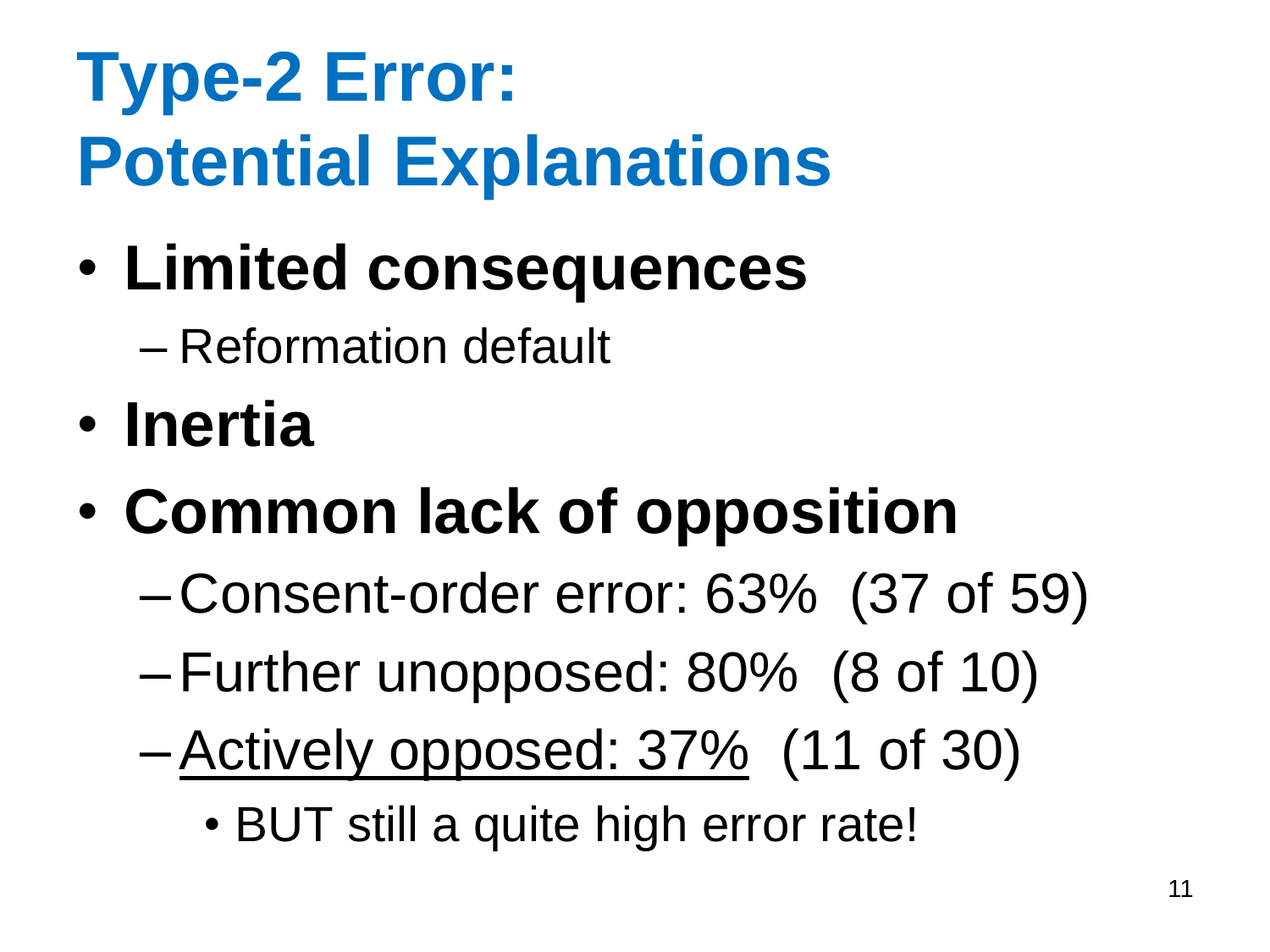### **Type-2 Error: Potential Explanations**

- **Counter-intuitiveness of Fed. Cir. view?**
	- Given "rule of reformation," why the concern?
	- Australia, Canada, and UK appear to approach differently.
- **Desire for greater patentee protection**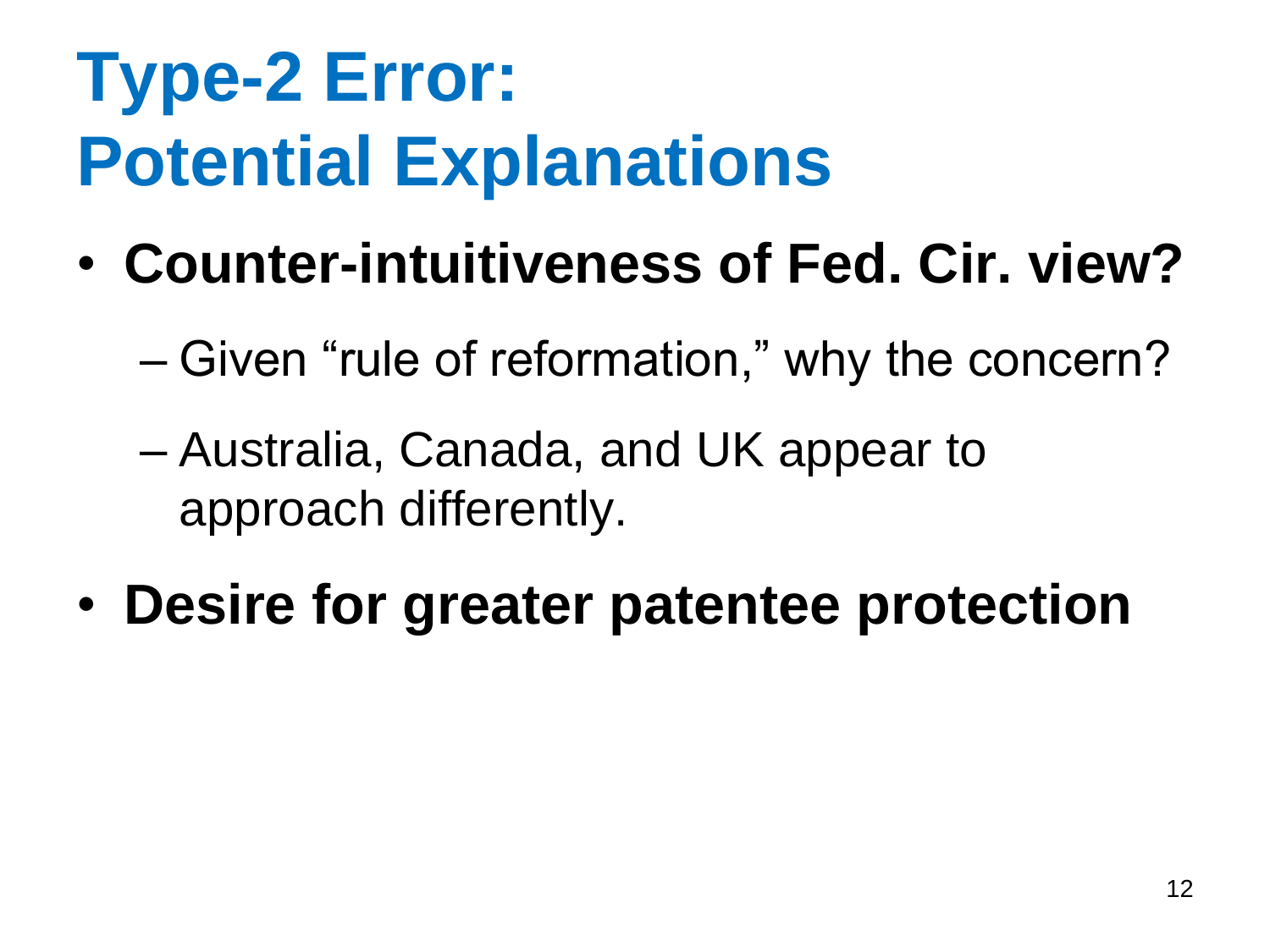#### **Type-2 Error: Should We Care?**

- **General concern with error or inconsistency?**
- **Potentially misleading**
	- Distorted party expectations
	- Leading court into error?
- **Potential effect on contempt judgment**
	- Proof as primary concern, not notice?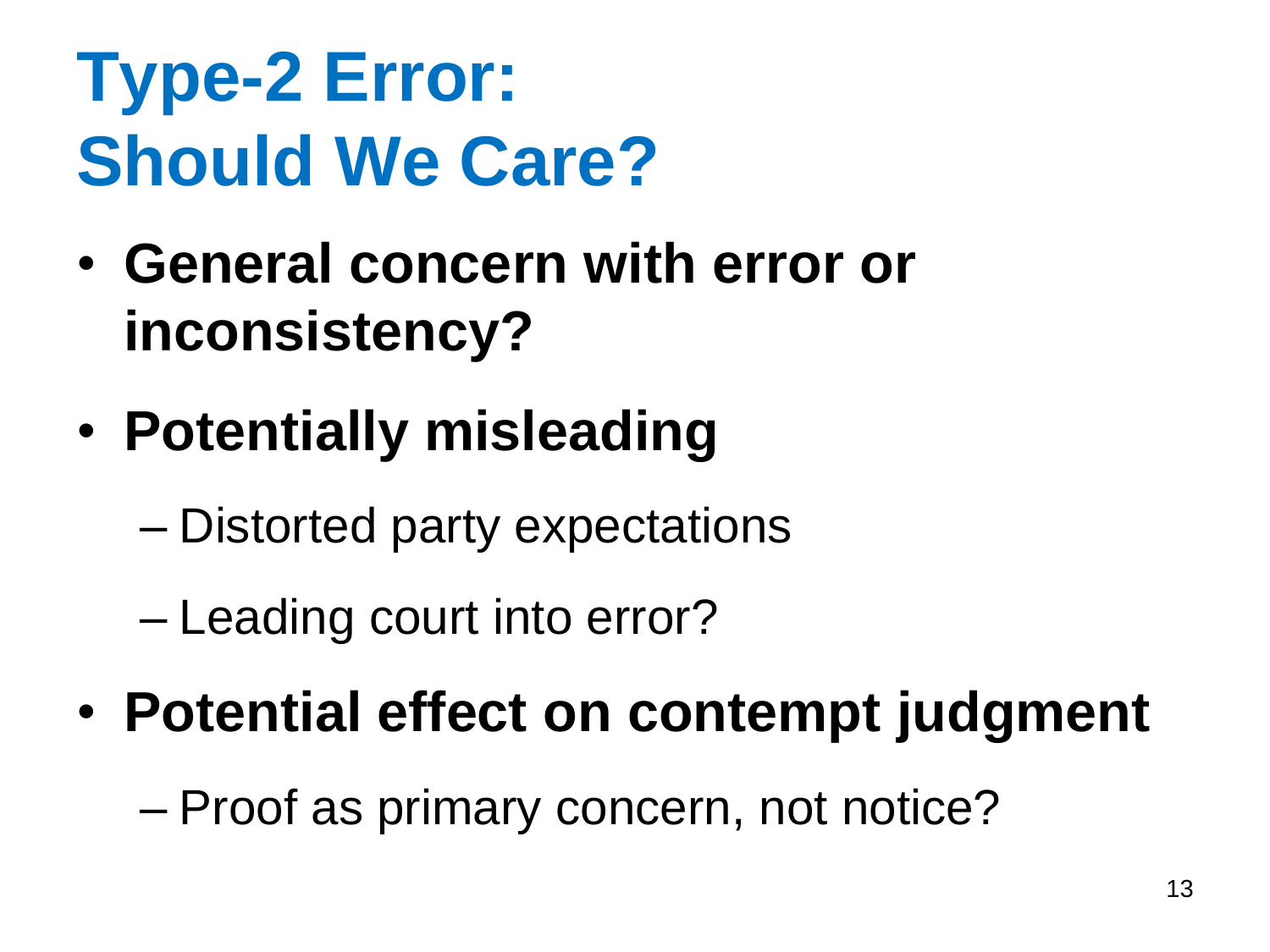# **A Better Way? Type-4 Prophylactic Orders**

- **Multiple Subtypes**
	- Correlated-Activity Injunctions
		- Do not make, ... import, ship, display images of, or cause another unauthorized party to sell the Model No. 555,999 device."
	- Destruction/Disablement/Delivery Injunctions
		- "Destroy all existing Model No. 555,999 devices."
	- "Reformulated Metes & Bounds" Injunctions
		- "Do not make ... a razor having three or more blades, the first blade having an exposure of 0.3 mm, the second blade having …." The second blade having  $\frac{14}{14}$